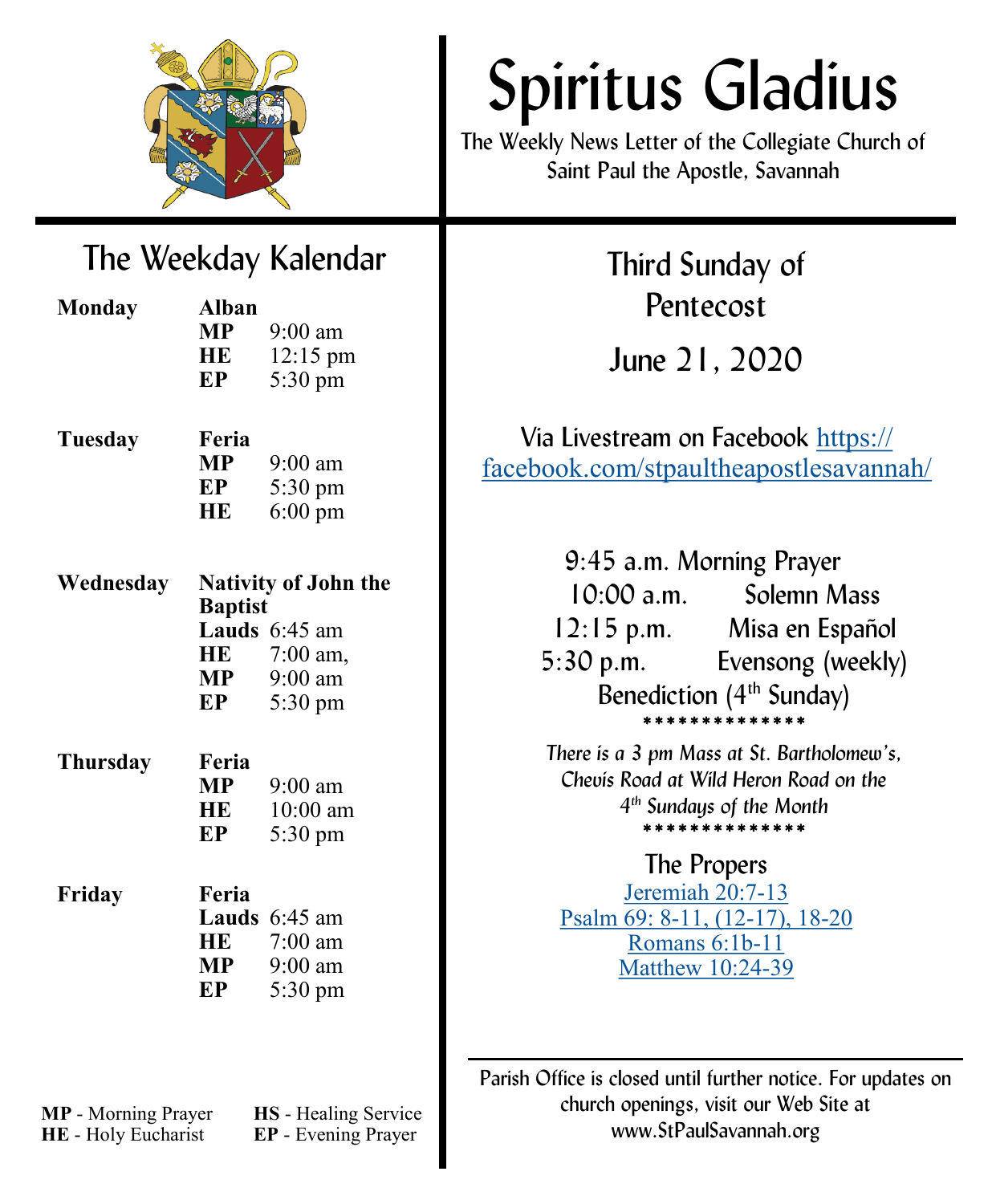# REFLECTIONS

The Book of Common Prayer is the standard by which I measure my work and ministry as a priest of the Church called to service in the Episcopal Church, a constituent member of the Anglican Communion. In the Service for the Ordination of a Priest the Bishop asks the ordinand during the examination: "Will you persevere in prayer, both in public and in private, asking God's grace, both for yourself and for others, offering all your labors to God, through the mediation of Jesus Christ, and in the sanctification of the Holy Spirit?" The assumption of the Prayer Book is that the priest will be a prayerful person. In fact the whole of the ordination service and the spirit of the Prayer Book assumes that the ordained ministry of the Church will model a prayerful pattern of life that the Church, which is the family of God, the body of Christ , and the temple of the Holy Spirit, might be enabled in its baptismal ministry.

Because the task of a Priest is to proclaim by word and deed the Gospel of Jesus Christ, and to fashion one's life in accordance with its precepts, attention needs to be focused on those things which the Prayer Book holds up as conducive to the inculcation of the gospel in a Priests' life. Practically speaking the Prayer Book assumes a rule of life for all the baptized, while the ordination service assumes that the priest will model this rule of life; so that members will be encouraged to live into the rule. Simply put the Priest rule includes: the dedication of oneself to the daily recitation of Morning and Evening Prayer, the celebration of the mysteries of the Holy Eucharist as the principal act of Christian worship on the Lord's Day and other major Feasts. As well as the cultivation of personal penitence and the regular use of the sacrament of reconciliation that the power of God's forgiveness might be made known in the immediate life of the church and the penitent, and the performance of various assistances with no regard to age, station, or influence. So that this course of life does not descend into mere form and become a dry formula, the Priest must be willing to diligently seek the knowledge of such things as may make him or her stronger and more able to minister Christ to all kinds and conditions of men, women and children, beginning with the reading and study of Holy Scripture, the eternal wellspring for a definitive relationship with God. The Priest should also engage an effective form of spiritual direction in his or her life which encourages self-examination, renewal, meditation, private prayer and devotional reading.

Regarding pastoral work certain priorities should be noticeable in a priest's pastoral vision. The first and most important thing that a parish priest can do is pray for the flock. These prayers should not only be included in the intercessions of the Divine Office and the celebration of the Eucharist but in a regular scheme of mental prayer where the priest makes a spiritual visitation to those on whom they will call in their rounds of pastoral visitation or through their phone ministry. Knowledge gained of the flock by personal visitation of the whole parish and not only the sick is an important aspect of a pastoral ministry which responds to the admonition of St. John " the good shepherd knows his own sheep by name." As far as is humanly possible and taking care to be a good steward of ones limited resources, the priest should be accessible to the flock, by providing for regular office hours and cultivating a demeanor which encourages approach from all members of the parish. (to be continued) WWIII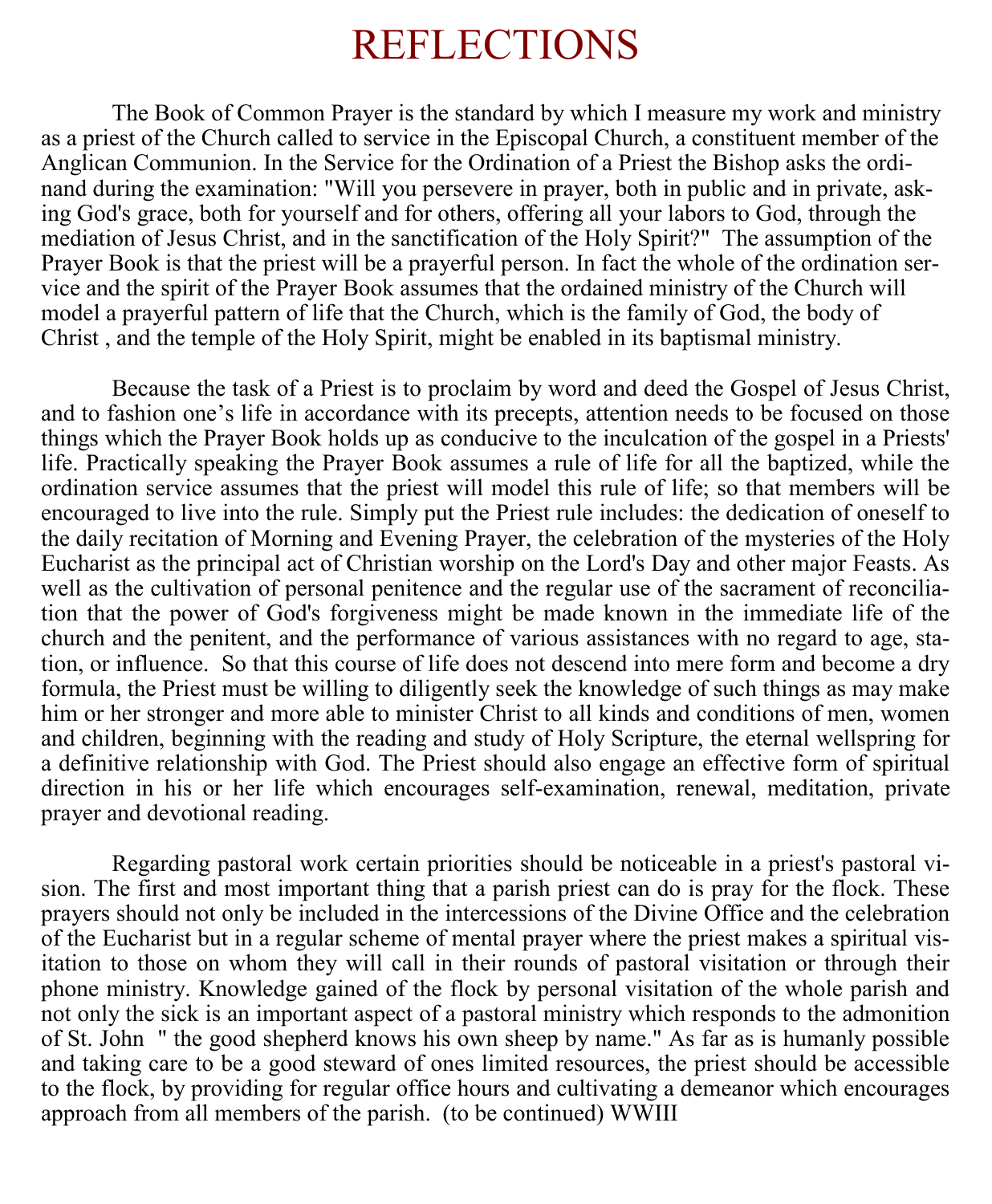# Parish News and Events

# **Parish News**

## **Celebration of Marriage**

St. Paul's congratulates Arend Jan de Voest Jr. and Katherine Posse de Voest on the celebration of their marriage.

# **Many Thanks**

The parish would like to thank Marjory Stephens, long time parishioner, for the many years of dedicated service to God and to her church. Marjory has moved to Florida to be near her daughter. For many years Marjory has volunteered weekly in assisting in the office and at the altar. St. Paul's will miss her joie de vive and her spirit of generosity.

# **Death of Parishioner**

It is with profound sadness we announce the death of parishioner Beverly Brown Hern. Funeral arrangements are incomplete.

"May her soul and the souls of all the faithful departed, through the mercy of God, rest in peace." Amen



VBS will begin on Monday, June 22 and end on Friday, June 26. Each day we will begin with an opening session, facilitated by the Rev. Canon Joshua Varner, Canon for Children and Youth.

# **How can my family participate?**

We're asking each child to register for the week You may register at the link found [here.](https://docs.google.com/forms/d/e/1FAIpQLScttJQg6tf0AjgvCwirnbqdzWC563wzLTKJ1LUyqJkUDD5xzA/viewform) You will find each day's activities and schedule below. Feel free to follow along at the assigned times or come back to it later! The videos will live here and on our [Facebook page](https://www.facebook.com/georgiaepiscopal) for you to visit when it works for your family's schedule.

We're having so much fun! How can we share that with you? We'd love to see how your family is participating in VBS! If you'd like to share your photos or videos of your family singing songs, making art, or enjoying the activities, we'd love to share them on our social media channels. To send us your content, you may upload it [here.](https://www.dropbox.com/request/abX7cI8GKqTfN6CneChU)

#### **What if we can't participate every day? Can we skip around?**

Yes! We know that life is very different right now, so join in when you can.

# **Is there a theme?**

This year's theme is *Who is My Neighbor?*  Structured around themes of loving one another, we'll spend our time together learning different stories from the Bible that tell of neighborly interactions, even when being a good neighbor wasn't always the "cool" thing to do. Each day's story will have an accompanying art activity, song time, and worship.

## **How do I find out more information?**

If you'd like to know more, follow us on social media and look in your email inbox for the next edition of our weekly e-newsletter, From the Field. For additional questions, contact the Rev. Canon Joshua Varner at [jvarner@gaepiscopal.org.](mailto:jvarner@gaepiscopal.org)